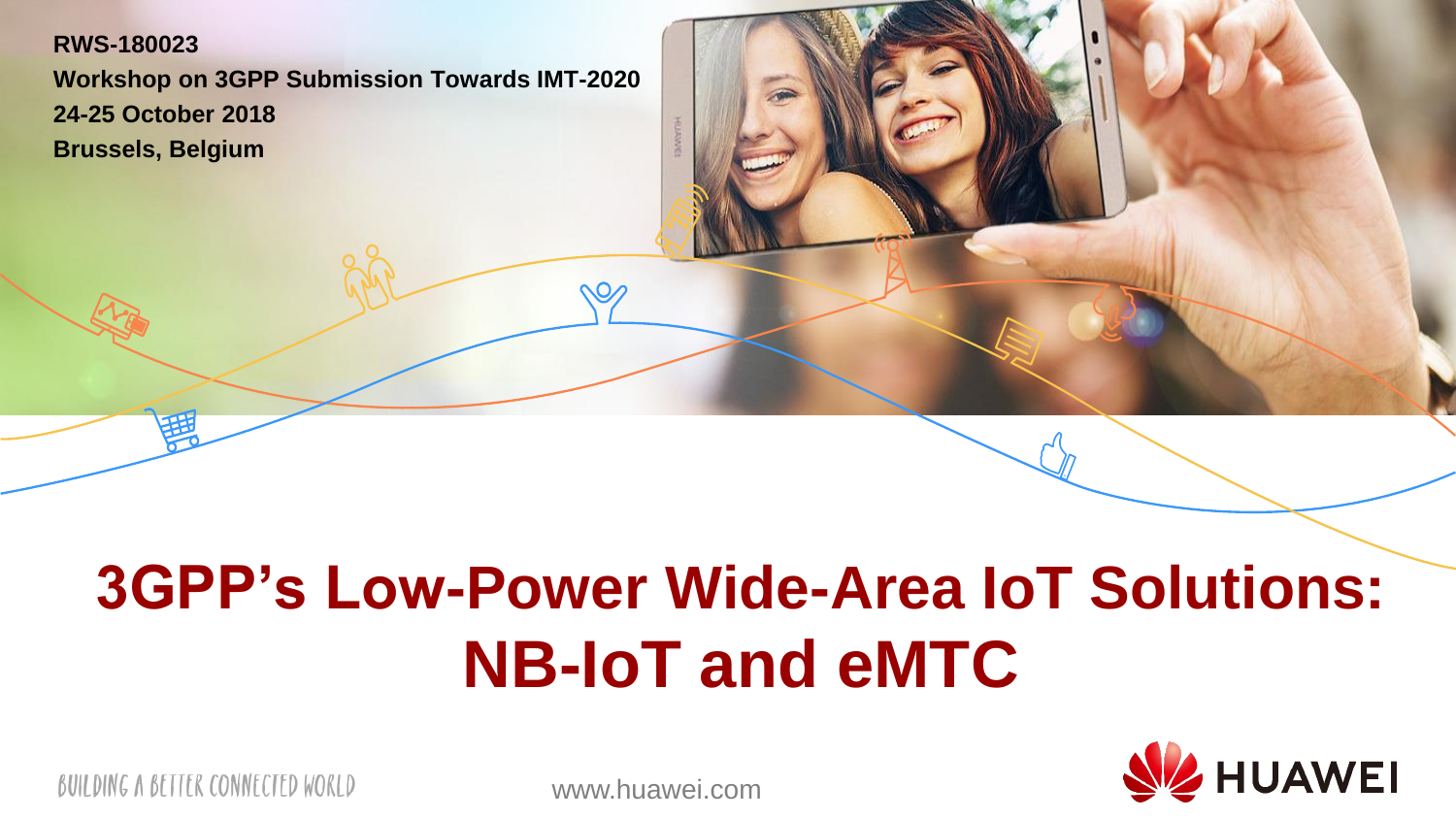#### **Low-power wide-area IoT**

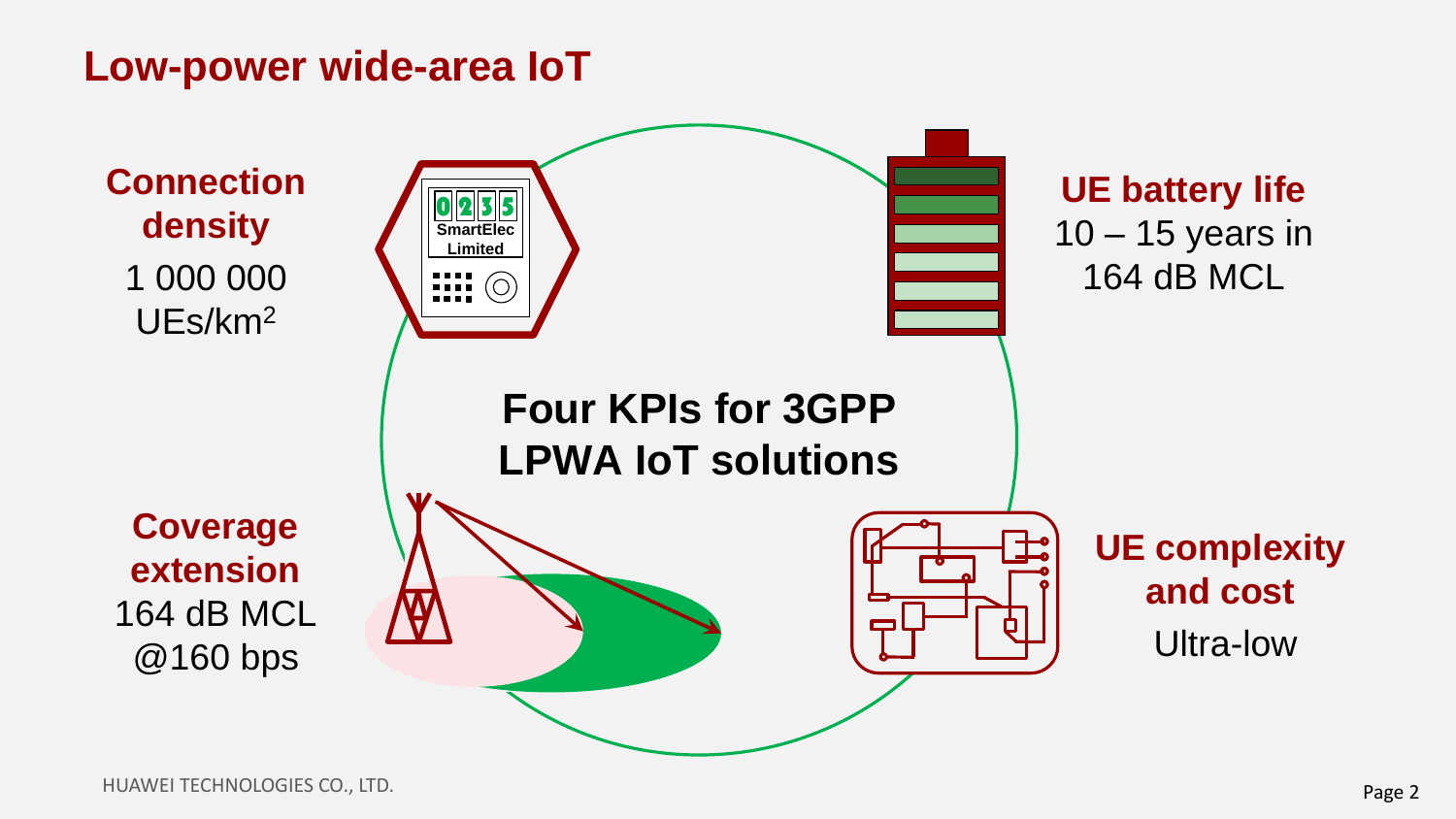## **NB-IoT and eMTC project timelines**

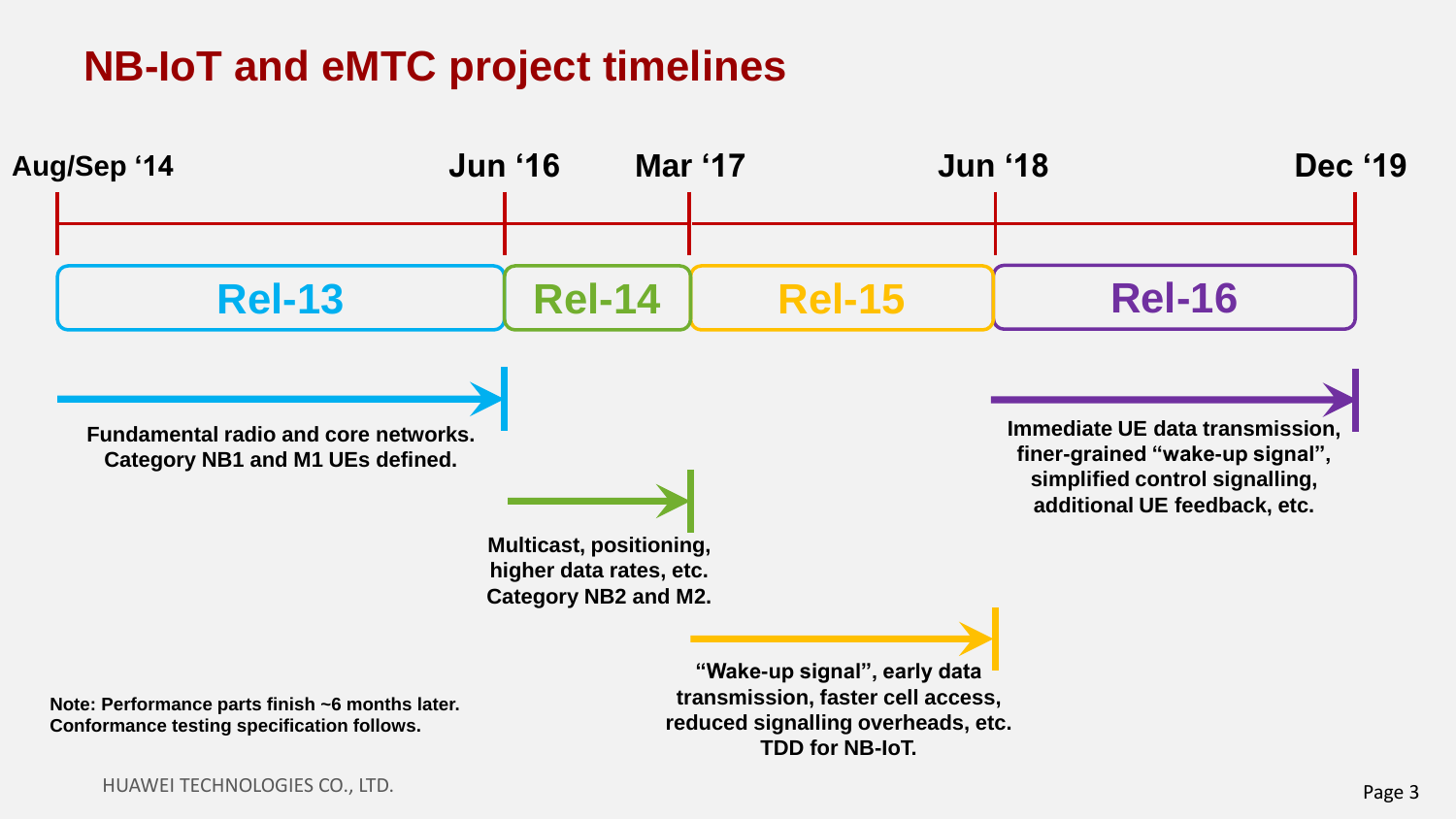## **mMTC connection density**

#### **NB-IoT eMTC**



Page 4

1.4 MHz

1.4 MHz

1.4 MHz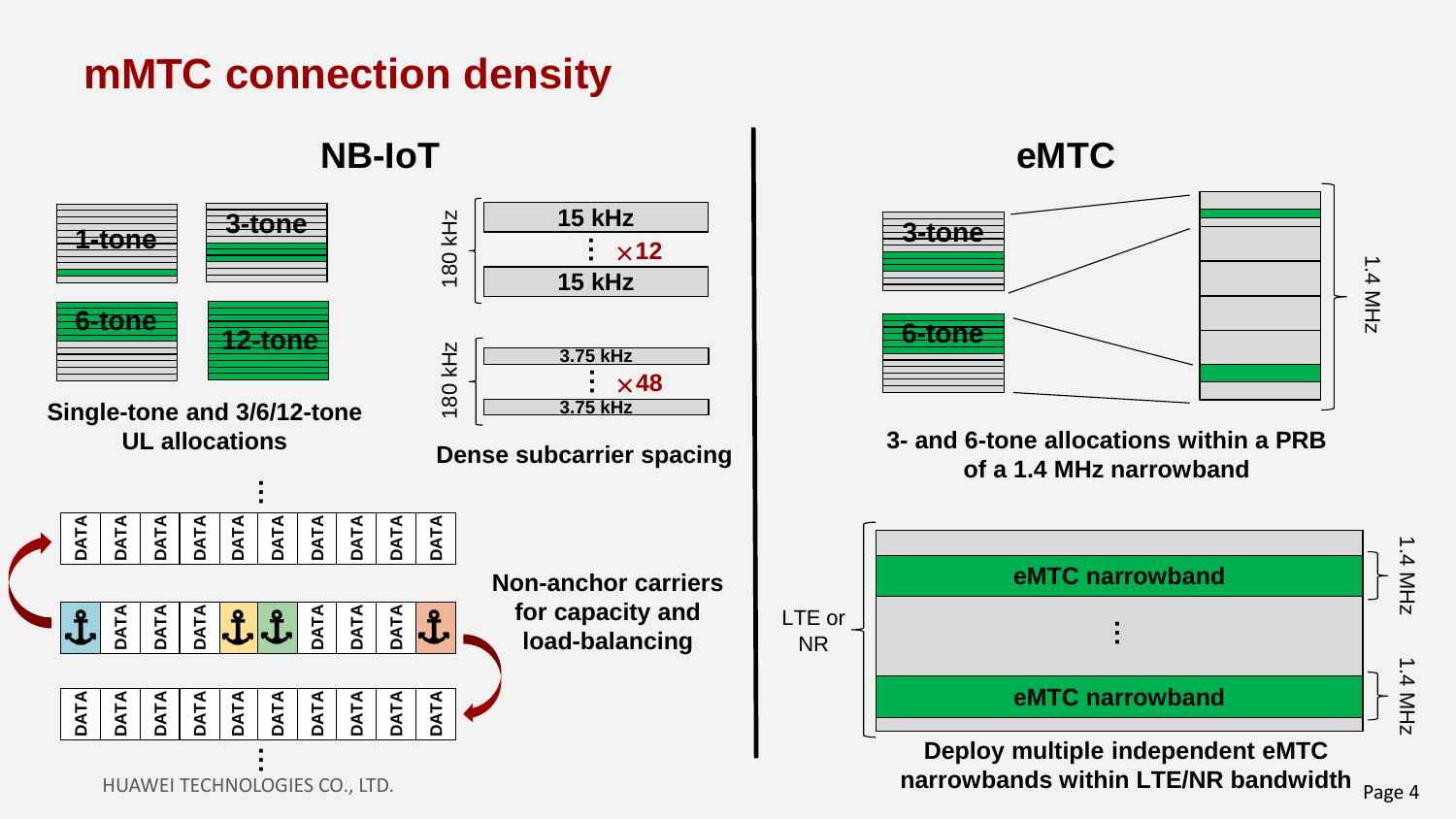## **Ultra-low UE complexity: Signal processing simplifications**

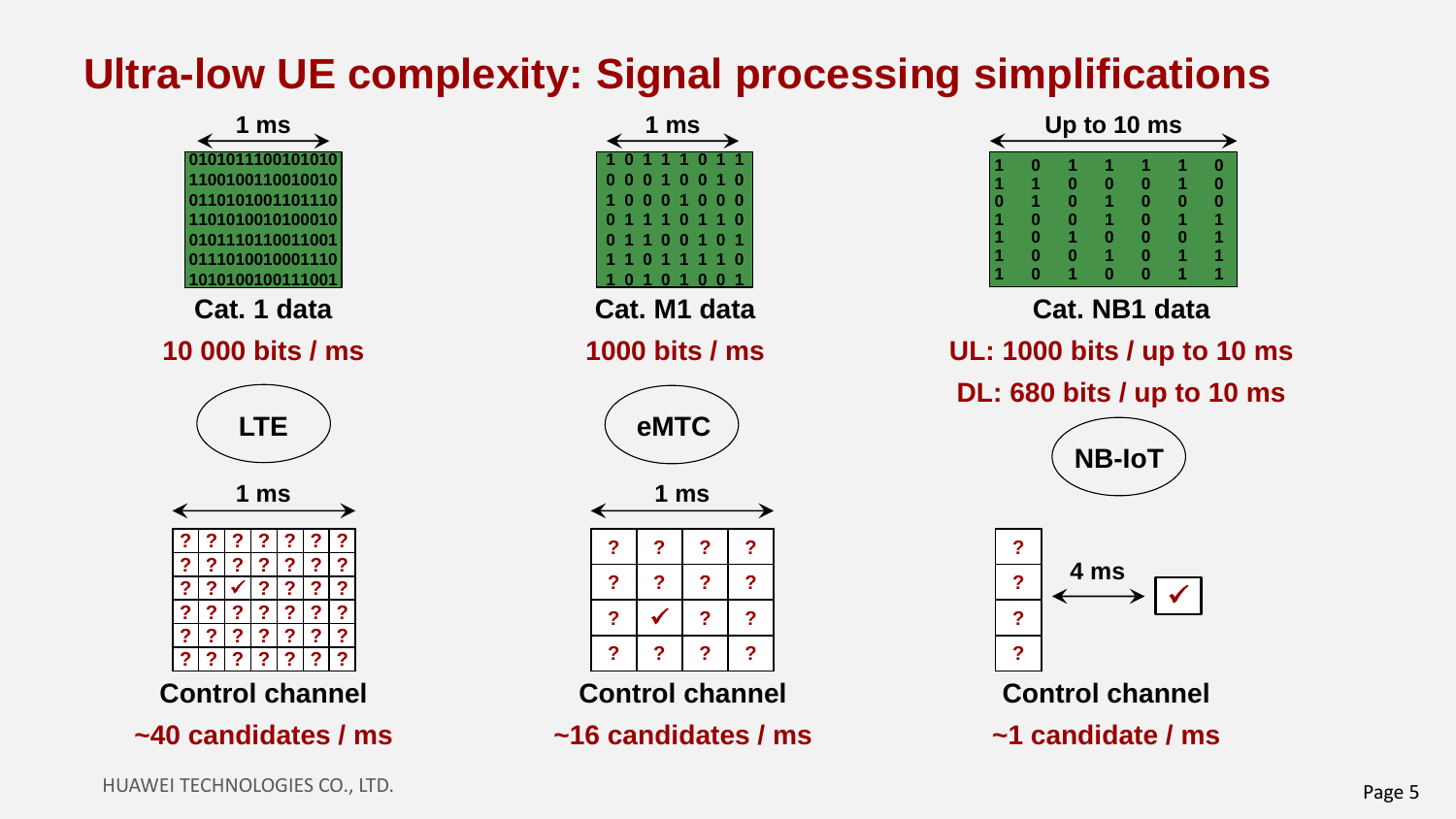#### **Ultra-low UE complexity: Hardware simplifications**





**Single receive RF chain for UE**



**Half-duplex operation allows removal of duplexer from UE (Mandatory NB-IoT, optional eMTC)**



**20 dBm and 14 dBm UE transmit power classes Lower peak current requirement allows** 

**cheaper, smaller batteries**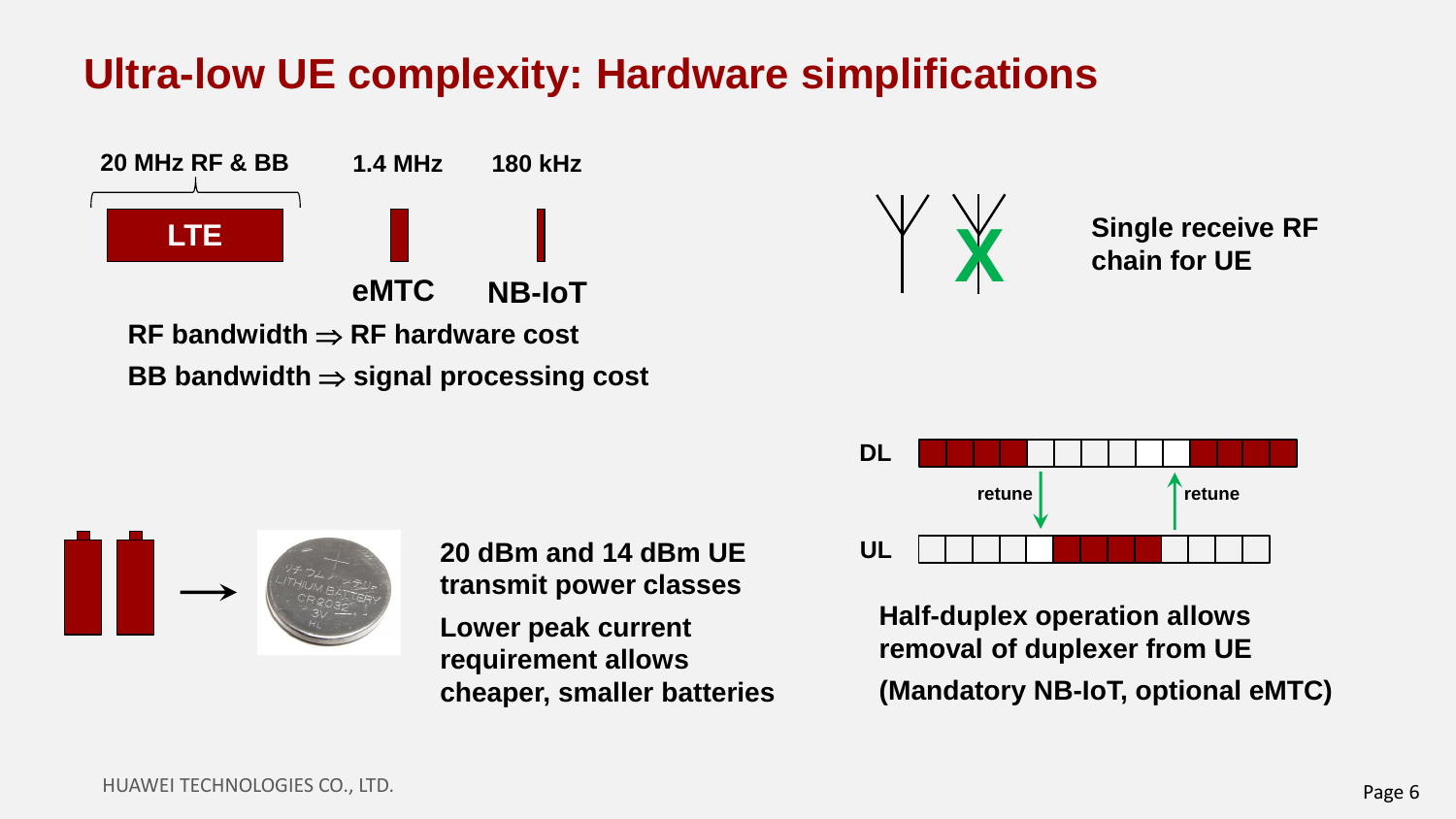## **Ultra-low UE complexity: Further steps in NB-IoT**

- NB-IoT takes additional steps to allow low-cost hardware:
	- Downlink uses convolutional encoding, removing need for turbo decoder in UE
	- 1 or 2 HARQ processes, instead of 8 in LTE/eMTC, reduces memory for data buffering
	- Synchronization signals with low complexity, optimised for reception in deep coverage
	- Maximum modulation is QPSK instead of 16-QAM, lessening EVM requirements
	- UE is allowed a much longer time to decode a reception before reacting to it, e.g. for DL:



- 40 ms gap after each 256 ms of transmission during UL, allowing UE to re-sync to DL
	- Allows lower-cost non-temperature compensated crystal oscillators to be used in chipsets
	- Mandatory in NB-IoT UEs, optional for eMTC

HUAWEI TECHNOLOGIES CO., LTD.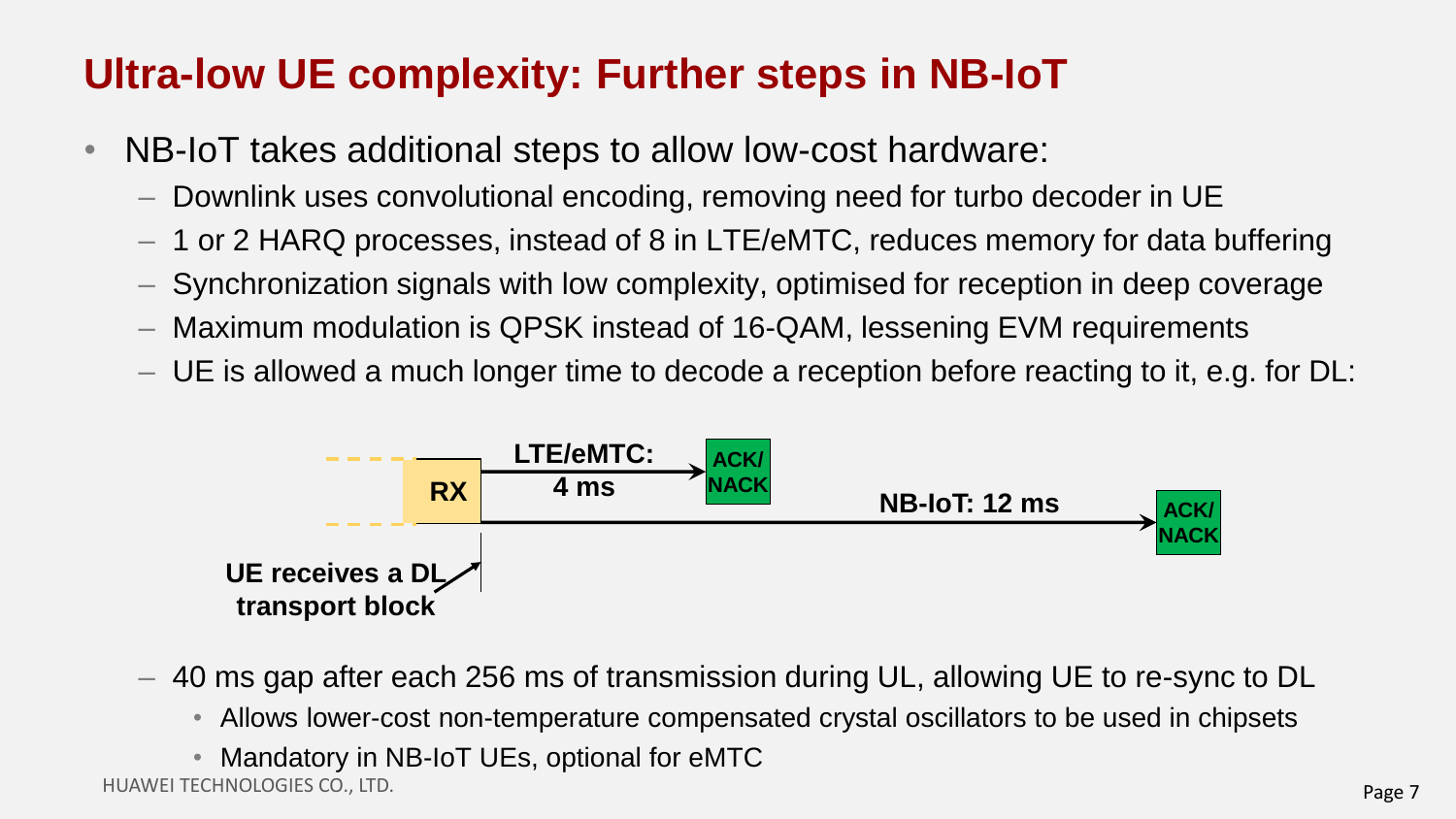### **Coverage extension**



HUAWEI TECHNOLOGIES CO., LTD.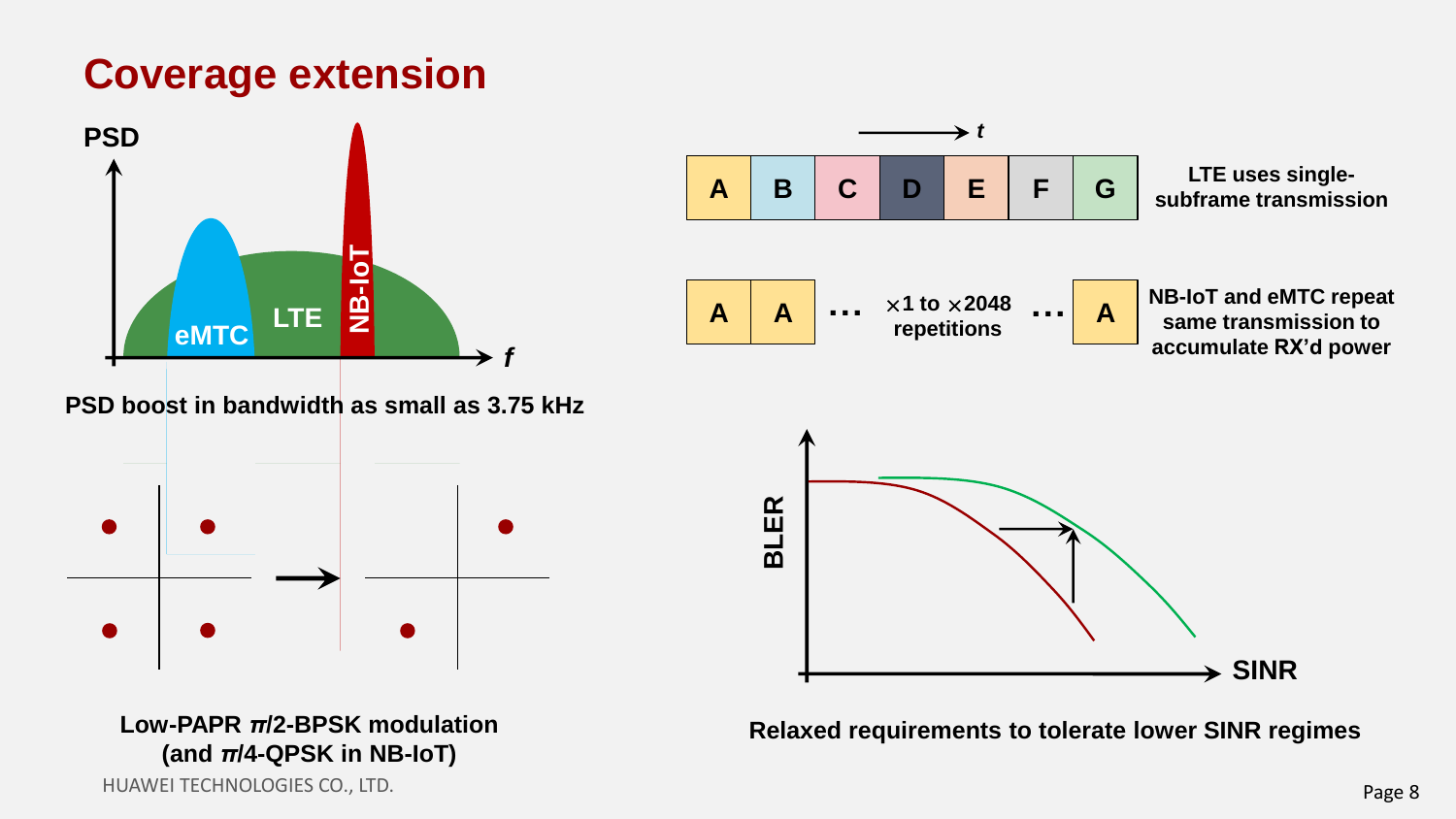### **Battery life 10 – 15 years**

![](_page_8_Figure_1.jpeg)

**NB-IoT: No handover measurements / signalling**

**Earlier data transmission, without tx/rx'ing to complete connection**

**Stationary UE can suspend measurements of neighbour cells**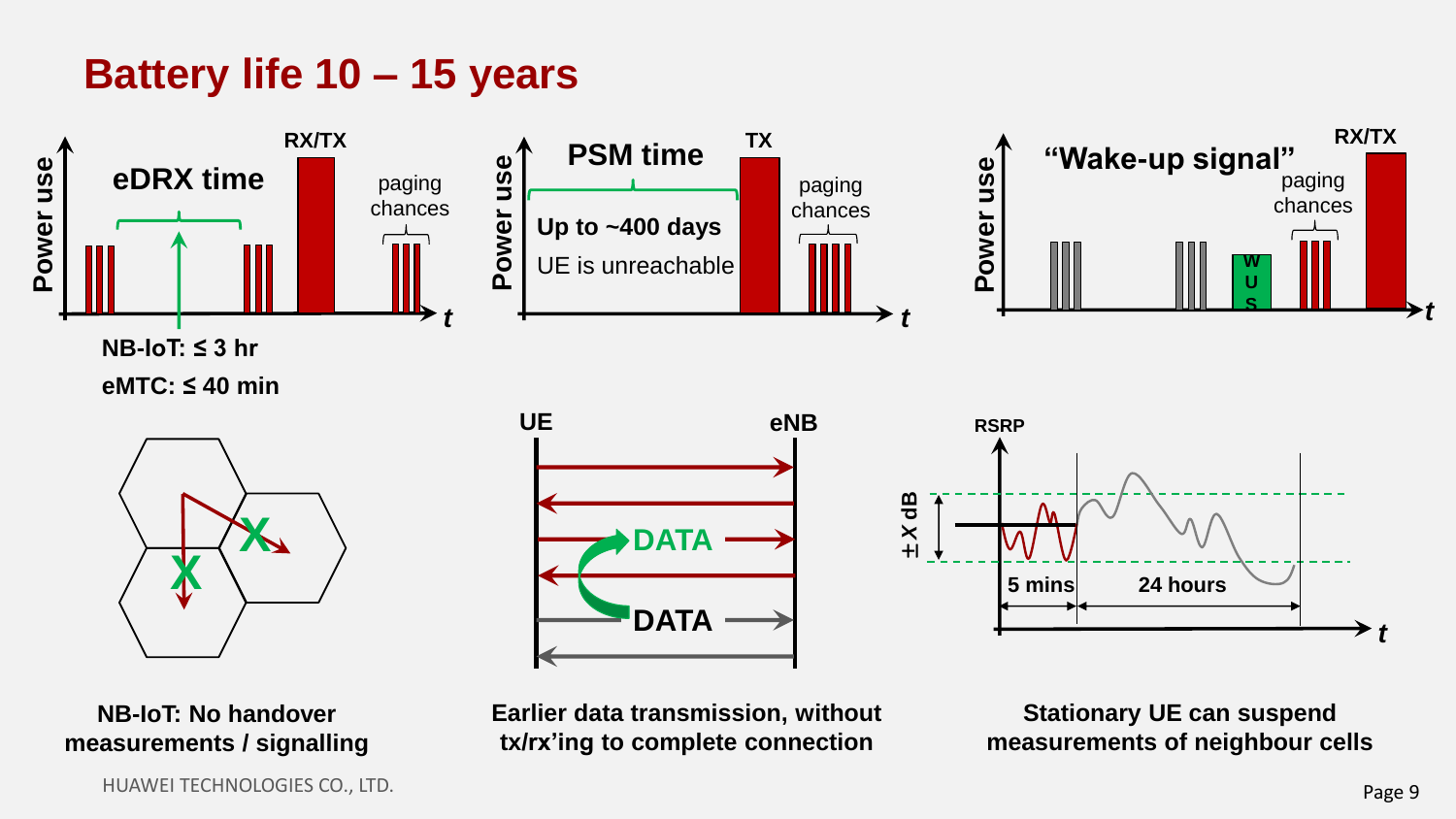## **Hallmarks of 3GPP LPWA IoT technologies**

#### **Battery life of 15 years or more on 2AA cells (5 Wh)**

- Optimised for small infrequent packet transmissions e.g. 50-200 bytes few times/day
	- Transfer data earlier with fewer transmissions, and less battery consumption
- Maximise time UE can spend in low-power states and eliminate avoidable UE RX/TX

![](_page_9_Picture_5.jpeg)

#### **Support for normal to moderate coverage and deep coverage scenarios**

- Repetition, PSD boosting, and low-PAPR transmissions
- In good coverage, NB-IoT and eMTC do not need repetitions

#### **mMTC connection density of ≥1 000 000 UE/km<sup>2</sup>**

- Small resource allocations, 3.75 kHz subcarriers (NB-IoT), scalable network capacity
- Reduced signalling overhead to free-up resources for connecting more devices per cell

![](_page_9_Picture_12.jpeg)

≣

![](_page_9_Picture_13.jpeg)

#### **Complexity and cost is much lower than MBB devices**

- Reduced RF and baseband bandwidths of 1.4 MHz for eMTC and 180 kHz for NB-IoT
- Relaxed signal processing requirements, with further relaxations in NB-IoT